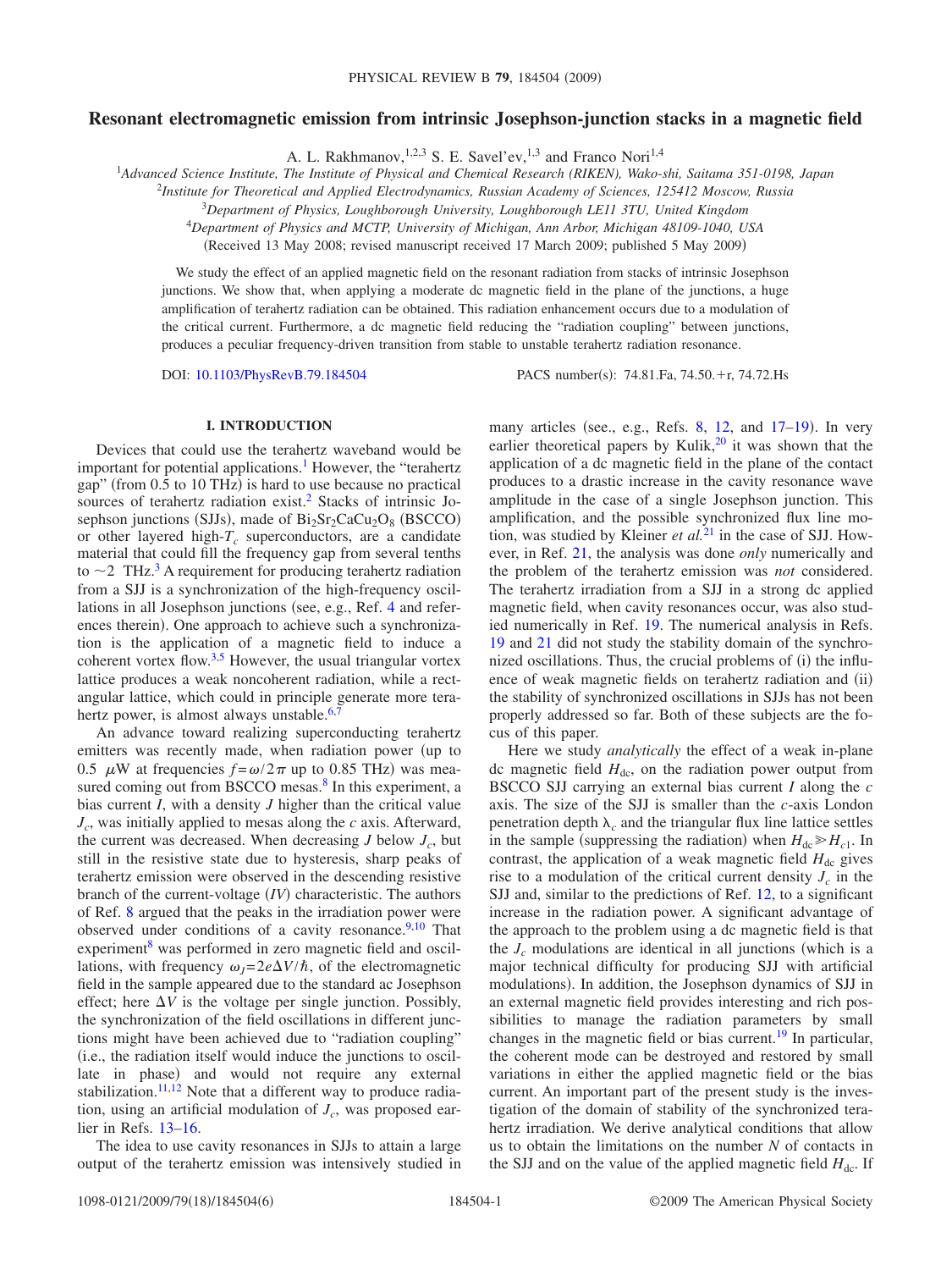<span id="page-1-0"></span>

FIG. 1. (Color online) Sample geometry. The upper left curve schematically shows the current-voltage, *IV*, characteristics of the sample.

either  $N$  or  $H_{dc}$  exceed these limits, the synchronized oscillations would disappear.

#### **II. RADIATION EMISSION**

We consider a SJJ located between large superconducting leads with the same lateral dimensions as the stack, as in Fig. [1.](#page-1-0) We assume that the sizes of the sample in the *x* and *z* directions  $(L \text{ and } L_z)$  are much smaller than along the *y* axis  $(L, L_z \ll L_y)$ ; also *L*,  $L_z < \lambda_c$ , and the number of junctions  $N=L_z/s$  is large,  $N \ge 1$ ; here  $s(\sim 1.5 \text{ nm})$  is the interlayer distance. We also assume that *L*,  $L_z \le c/\omega_J = 1/k_\omega \le L_y$ , which allows us to disregard the *y*- and *z*-coordinate dependence of the fields and only consider the radiation in the *x* direction. In the descending resistive branch of the *IV* curve (see left inset in Fig. [1](#page-1-0)) the current density  $J < J_c$  $= c\Phi_0 / 8\pi^2 s \lambda_c^2$ , and we neglect the current dependence of the Josephson plasma frequency  $\omega_p = c/\lambda_c \sqrt{\epsilon}$ , where  $\epsilon$  is the dielectric constant. In this geometry, the electromagnetic field in the vacuum has the form  $\mathbf{H} = (0, H_y, 0), \mathbf{E} = (E_x, 0, E_z)$ , and only outgoing waves propagate; that is

$$
H, E_x, E_z \propto \exp(ik_x|x| + ik_z z - i\omega_J t).
$$

Here  $k_x = \sqrt{k_{\omega}^2 - k_z^2}$  for  $k_{\omega}^2 > k_z^2$ , and  $k_x = i\sqrt{k_z^2 - k_{\omega}^2}$  for  $k_{\omega}^2 < k_z^2$ . This problem is somewhat similar to the one analyzed in Refs. [11](#page-5-10) and [12,](#page-5-11) but we now consider here how the dc magnetic field affects the radiation. Remarkably, and in contrast to common beliefs, a weak magnetic field can enhance the radiation and only a relatively high  $H_{dc}$  would suppress it.

The Josephson dynamics in layered superconductors can be described by a set of coupled sine-Gordon equations relating the gauge-invariant phase difference  $\varphi_n$  between the *n*th and  $(n+1)$ th layers and electromagnetic fields.<sup>22</sup> These equations can be derived from Maxwell's equations expressing fields and currents in terms of  $\varphi_n$ . The gauge-invariant phase difference is defined as (see, e.g., Ref. [23](#page-5-19))

$$
\varphi_n = \chi_{n+1} - \chi_n + 2\pi s A_{nz} / \Phi_0,\tag{1}
$$

where  $\chi_n$  is the phase of the superconducting order parameter in the *n*th layer and  $A_z$  is the *z* component of the vectorpotential of the electromagnetic field between the *n*th and  $(n+1)$ th layers. The components of the current  $J_z$  and  $J_x$ flowing in the SJJ have both superconducting and quasiparticle contributions and can be expressed as  $6\frac{1}{2}$ 

$$
J_z = J_c \sin \varphi_n + \frac{\sigma_c \Phi_0}{2 \pi c s} \frac{\partial \varphi_n}{\partial t},
$$
  

$$
J_x = \frac{c \Phi_0}{8 \pi^2 \lambda_{ab}^2} p_n + \frac{\sigma_{ab} \Phi_0}{2 \pi c} \frac{\partial p_n}{\partial t},
$$
 (2)

where  $\sigma_c$  and  $\sigma_{ab}$  are quasiparticle conductivities across and along the superconducting planes,  $\lambda_{ab}$  is the in-plane London penetration depth,

$$
p_n = \partial \chi_n / \partial x - 2 \pi A_x / \Phi_0,
$$

and  $A_x$  is the *x* component of the vector-potential. Substituting these formulas in Maxwell's equations and using the relation between  $\varphi_n$  and the *y* component  $H_{ny}$  of the magnetic field between the *n*th and  $(n+1)$ th layers, <sup>9,[23](#page-5-19)</sup>

$$
H_{ny} = \frac{\Phi_0}{2\pi s} \left( \frac{\partial \varphi_n}{\partial x} + p_n - p_{n+1} \right),\tag{3}
$$

we can derive the set of coupled sine-Gordon equations in the form $6,11$  $6,11$ 

<span id="page-1-1"></span>
$$
\frac{1}{c^2} \frac{\partial^2 \varphi_n}{\partial t^2} = (\alpha \nabla_n^2 - 1) \left( \frac{4 \pi \sigma_c}{\varepsilon c^2} \frac{\partial \varphi_n}{\partial t} + \frac{\omega_p^2}{c^2} \sin \varphi_n - \frac{2 \pi s}{\Phi_0 \varepsilon} \frac{\partial H_{ny}}{\partial x} \right),
$$
  

$$
\left[ 1 - \left( \frac{\lambda_c}{\gamma s} \right)^2 \nabla_n^2 \right] H_{ny} = \left( 1 + \frac{4 \pi \sigma_{ab}}{\varepsilon \gamma^2 \omega_p^2} \frac{\partial}{\partial t} \right) \left( \frac{\Phi_0}{2 \pi s} \frac{\partial \varphi_n}{\partial x} - H_{ny} \right),
$$
(4)

where  $\nabla_n^2 f_n = f_{n+1} + f_{n-1} - 2f_n$ , and we introduce the capacitive coupling parameter between adjacent superconducting layers  $\alpha$ , which in the case of BSCCO can be estimated as  $\alpha$  $\sim 0.1$  (see Ref. [11](#page-5-10)).

We calculate the terahertz radiation produced by uniform Josephson oscillations in a stack of identical junctions. In this case, the gauge-invariant phase difference and magnetic field are the same for any *n*,  $\varphi_n = \varphi$  and  $H_{nv} = H_v$ . In this case, the second of Eq.  $(4)$  $(4)$  $(4)$  reduces to

$$
H_{y} = \frac{\Phi_{0}}{2\pi s} \frac{\partial \varphi}{\partial x}.
$$
 (5)

<span id="page-1-3"></span>We substitute this relation to the first of Eq.  $(4)$  $(4)$  $(4)$  and obtain a single sine-Gordon equation for the phase difference in the form,

$$
\ddot{\varphi} + \nu_c \dot{\varphi} + \sin \varphi = \varphi'', \tag{6}
$$

<span id="page-1-2"></span>where we introduce dimensionless time  $\tau = t\omega_p$  and coordinate  $\eta = x/\lambda_c$ ,  $\nu_c = 4\pi \sigma_c / \varepsilon \omega_p$ ,  $\dot{\varphi} = \partial \varphi / \partial \tau$ , and  $\varphi' = \partial \varphi / \partial \eta$ . The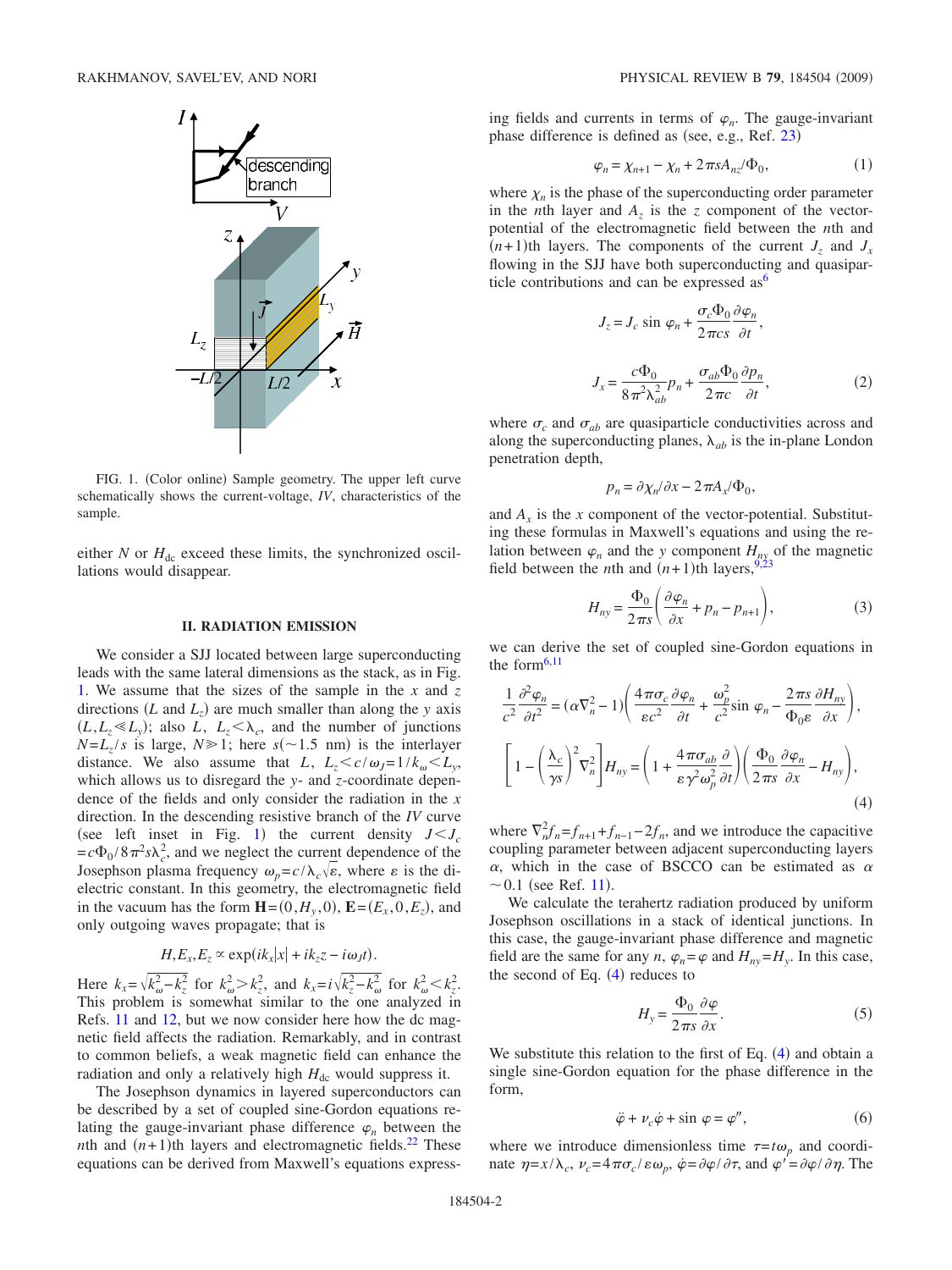frequency is normalized as  $\omega = \omega_J / \omega_p$  and  $l = L / \lambda_c < 1$ . Here we are interested in the frequency range near a cavity resonance when  $\omega_I = \pi \omega_p \lambda_c / L$ . In dimensionless units it reads  $\omega l = \pi$ , thus,  $\omega \sim \pi / l \ge 1$ . We seek a solution of Eq. ([6](#page-1-2)) in the form,

$$
\varphi = \varphi_0 + \psi,\tag{7}
$$

<span id="page-2-0"></span>where  $\varphi_0$  and  $\psi$  describe the Josephson oscillations and radiation, respectively, and  $|\psi| \ll 1$ . Using the relation Eq. ([5](#page-1-3)) between the *y* component of the magnetic field and the phase difference, we derive boundary conditions for  $\varphi_0$  in the form  $\varphi'_0 = h \pm h_I$ , at  $\eta = \pm l/2$ , where

$$
H_0 = \frac{\Phi_0}{2\pi s \lambda_c}, \quad h \equiv \frac{H_{dc}}{H_0}, \quad \text{and} \quad h_I = \frac{l}{2} \left( \frac{J}{J_c} \right) \ll 1. \tag{8}
$$

So, the part of the phase difference, which relates to the Josephson oscillations and satisfies the formulated above boundary conditions can be written as

$$
\varphi_0 = \omega \tau + h \eta + h_I \eta^2 l^{-1},\tag{9}
$$

where the last term in the right-hand side is small. Substituting now the sum  $\varphi = \varphi_0 + \psi$  in Eq. ([6](#page-1-2)), we obtain the equation for  $\psi$  in the limits  $|\psi| \ll 1$  and  $\omega \gg 1$ ,

$$
\psi'' - \ddot{\psi} - \nu_c \dot{\psi} = \sin(\omega \tau + h \eta) + \nu_c \omega - 2h_l l^{-1}, \qquad (10)
$$

where we neglect the small terms  $(h_l \eta^2 l^{-1} + \psi)$  in the argument of the sine. In the resistive state  $\Delta V = Js/\sigma_c$  and we can verify that the last two terms cancel in the right-hand side of Eq. ([10](#page-2-0)). We substitute the solution  $\psi$  in the form

$$
\psi(\tau, \eta) = \text{Re}[\psi_{\omega}(\eta) \exp(-i\omega \tau)] \tag{11}
$$

in Eq. ([10](#page-2-0)) and obtain for the amplitude  $\psi_{\omega}$  the equation<sup>11</sup>

$$
\psi''_{\omega} + \kappa^2 \psi_{\omega} = ie^{-ih\eta},\tag{12}
$$

<span id="page-2-1"></span>where

$$
\kappa = \sqrt{\omega^2 + i\nu_c \omega}.
$$
 (13)

According to Ref. [12,](#page-5-11) the boundary conditions for  $\psi$  have the form

$$
\psi'_{\omega} = \pm i\zeta \psi_{\omega}, \quad x = \pm l/2, \tag{14}
$$

<span id="page-2-4"></span>where

$$
\zeta = \frac{L_z \omega^2}{2\varepsilon \lambda_c} \left[ 1 - \frac{2i}{\pi} \ln \left( \frac{5.03 \sqrt{\varepsilon} \lambda_c}{\omega L_z} \right) \right].
$$
 (15)

In the case of BSCCO,  $\lambda_c \sim 100 \mu \text{m}$ ,  $\varepsilon \sim 10-20$ , and  $|\zeta|$  $\leq 10^{-3}ω^2$  if *N*  $\leq 10^3$ .

A solution of Eq.  $(12)$  $(12)$  $(12)$  with its boundary conditions is

$$
\psi_{\omega} = \psi_{\omega}^{\text{rad}} + \frac{i \exp(-ih \eta)}{\kappa^2 - h^2}.
$$
\n(16)

<span id="page-2-2"></span>where

$$
\psi_{\omega}^{\text{rad}} = C_1 e^{i\kappa \eta} + C_2 e^{-i\kappa \eta},\tag{17}
$$

<span id="page-2-5"></span>

FIG. 2. (Color online) Dimensionless radiation power  $|\psi_{\omega}^{\text{rad}}(l/2)|^2$  versus  $\omega$  for different values of the dc magnetic field:  $H_{\text{dc}}$ =0 (black dashed line with down triangles),  $0.1H_0$  (dotted line with green circles),  $0.4H_0$  (blue solid line),  $0.9H_0$  (red line with up triangles). The sample parameters used here are:  $L=0.25\lambda_c$ ,  $\lambda_c$  $= 100 \mu \text{m}, D = 1.56 \text{ nm}, N = 3 \times 10^3, \varepsilon = 12, \text{ and } \nu_c = 0.002.$ 

$$
C_{1,2} = \frac{\mp (h\kappa \mp \zeta^2)\sin\frac{(\kappa \mp h)l}{2} + i\zeta(\kappa \mp h)\cos\frac{(\kappa \mp h)l}{2}}{2(\kappa^2 - h^2)\left[\kappa \cos\frac{\kappa l}{2} - i\zeta \sin\frac{\kappa l}{2}\right] \left[i\kappa \sin\frac{\kappa l}{2} - \zeta \cos\frac{\kappa l}{2}\right]},
$$
\n(18)

The first term,  $\psi_{\omega}^{\text{rad}}$ , in Eq. ([16](#page-2-2)) describes the radiation, while the second term is a correction to the Josephson oscillations accounting for  $H_{dc}$ .

The radiation power *P* from SJJ is a sum of the powers from the left  $P_$  and the right  $P_+$  sides of the sample, which can be expressed in terms of the Pointing vector  $(c/4\pi)$ **E H** as

$$
P_{\pm} = \frac{cL_{y}sN}{4\pi} E_{z}^{\text{rad}}(\pm l/2)H_{y}^{\text{rad}}(\pm l/2), \qquad (19)
$$

<span id="page-2-3"></span>where  $E_z$  is the electric field across the SJJ,  $L_v sN$  is half of the SJJ side surface, and the superscript "rad" means that we take into account only oscillating parts of the electromagnetic fields. In dimensionless notation, Eq.  $(5)$  $(5)$  $(5)$  reads  $H<sub>y</sub>$  $=$   $H_0\varphi'$ . Using this formula and Maxwell's equation  $c\nabla$  $E = -\partial H / \partial t$ , we find the relation between the *z* component of the electric field and the phase difference in the form<sup>9</sup>  $E_z = \lambda_c \omega_p H_0 \dot{\varphi}/c$ . Substituting these relations in Eq. ([19](#page-2-3)) and using the boundary conditions Eq.  $(14)$  $(14)$  $(14)$ , we derive an approximate formula for the radiation power, $^{12}$ 

$$
P_{\pm} \approx \frac{L_{\rm y}\Phi_0^2 N^2 \omega_J^3}{64\pi^3 c^2} \left| \psi_{\omega}^{\rm rad} \left( \pm \frac{l}{2} \right) \right|^2, \tag{20}
$$

<span id="page-2-6"></span>where the *N*<sup>2</sup> -dependence indicates a *super-radiance* regime.

The radiation powers to the right and to the left of the sample are equal. The dependence of the dimensionless radiation power  $|\psi_{\omega}(l/2)|^2$  $|\psi_{\omega}(l/2)|^2$  $|\psi_{\omega}(l/2)|^2$  on  $\omega$  is shown in Fig. 2 for different values of  $H_{\text{dc}}$ . The power  $P_{\pm}(\omega)$  has a set of resonance peaks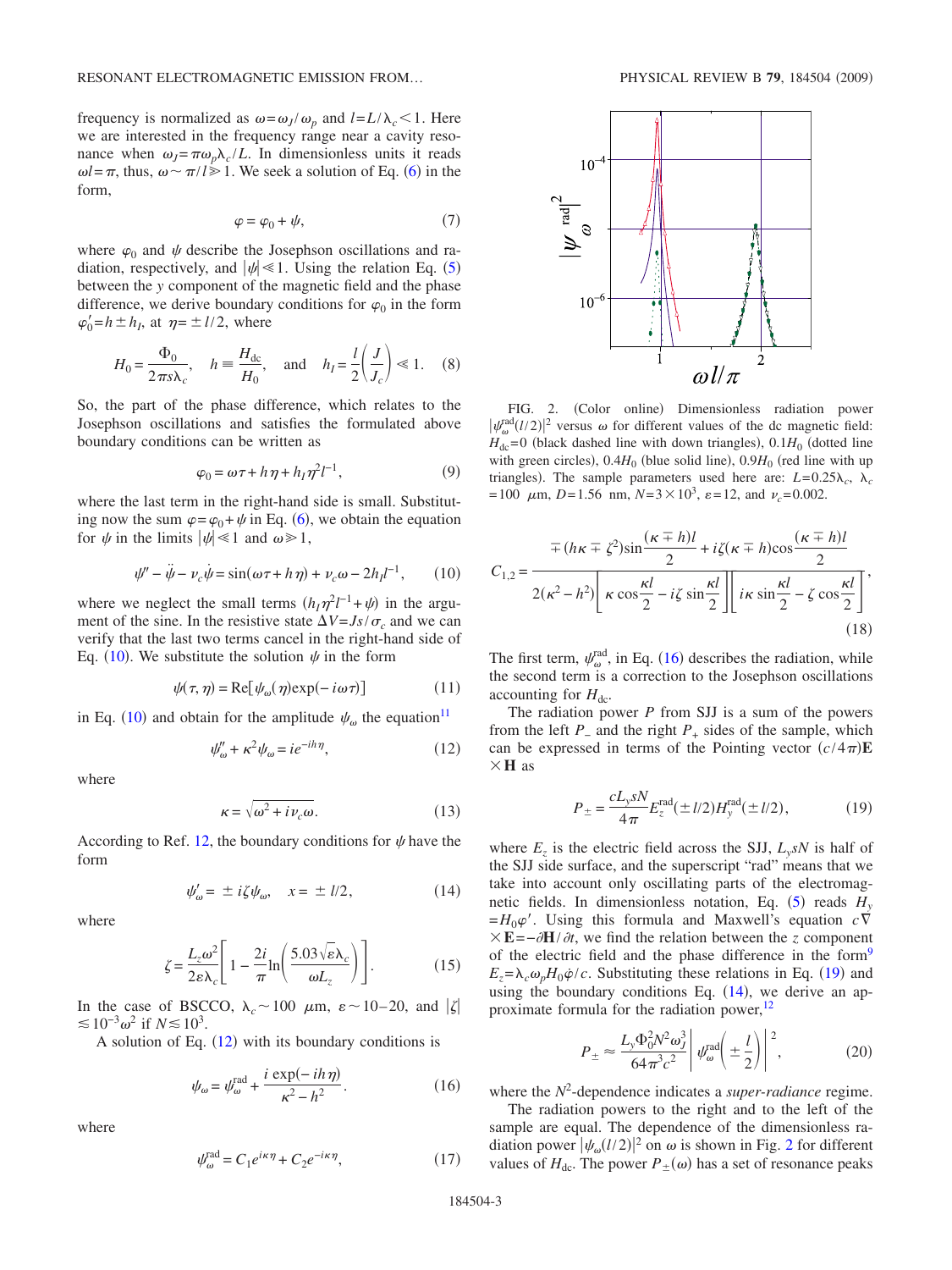at  $\kappa l/2 \approx \pi n$ , with an intensity rapidly decreasing with *n*. Applying a dc field results in the growth of peaks with odd *n*, which are absent when  $h=0$ , and does not affect the peaks with even *n*.

At the first resonance

$$
\omega_{\rm res} \approx \frac{\pi}{l} - \frac{2}{\pi} \text{Im}(\zeta),
$$

we derive, using Eq. ([16](#page-2-2)) and the expressions for  $C_{1,2}$ ,

$$
\psi_{\omega}^{\text{rad}}\left(\frac{\pm l}{2}\right) = \frac{-4ihl^{2}\cos\frac{hl}{2}}{(\pi^{2}-h^{2}l^{2})[\pi\nu_{c}+4\text{ Re}(\zeta)]}.
$$
 (21)

<span id="page-3-0"></span>Note that *the peak height increases linearly with the magnetic field* if  $(hl/\pi)^2 \ll 1$ . It *grows sharply* when *hl* is close to  $\pi$ . However, the results obtained here are valid only if  $|\psi|$  $\leq 1$  and we restrict our consideration to the limit  $h^2 \leq \pi^2/l^2$ . The peak width is determined by the dissipation  $\nu_c$  and radiation losses  $\text{Re}(\zeta) \propto N$ . If the radiation losses become much larger than  $\nu_c$  [here  $N \gg N_c = \nu_c \varepsilon L^2 / (2 \pi s \lambda_c)$ ], the radiation power becomes independent of *N*, similar to the case of uni-form or artificially modulated SJJ (Refs. [11](#page-5-10) and [12](#page-5-11)); we estimate  $N_c \approx 100$  for the values used to calculate the curves shown in Fig. [2.](#page-2-5) Comparing Eqs.  $(20)$  $(20)$  $(20)$  and  $(21)$  $(21)$  $(21)$  with the maximum radiation power for uniform and artificially modu-lated SJJ,<sup>[11,](#page-5-10)[12](#page-5-11)</sup> we conclude that the application of  $H_{dc}$ : (i) enhances the radiation power if

$$
H_{\rm dc} > H_e = \frac{3\pi^2 L_z H_0}{8\varepsilon L},\tag{22}
$$

and (ii) is more effective than the linear modulation of  $J_c$  by a factor of  $g$  (the ratio of  $J_c$  on the left and the right edges of the SJJ) if

$$
H_{\rm dc} > H_g = \frac{2\lambda_c H_0 (g-1)}{L(g+1)}.\tag{23}
$$

We estimate  $H_0 \approx 20$  Oe,  $H_e \approx 1.2$  Oe, and  $H_g \approx H_0$ , when  $g=1.3$ , for the same parameter values as in Fig. [2.](#page-2-5)

According to our calculations, the application of the dc magnetic field increases the terahertz radiation from the SJJ by orders of magnitude as compared to the uniform sample in zero applied field. Note, however, that experimentally, additional contributions to the bias current may exist, causing a spatial variation in the bias current density along the *y* direction. Also, incidental inhomogeneities may also exist in real SJJs. These effects may increase the radiation at *H*=0 and mask the effect of the magnetic field.

### **III. STABILITY OF THE SYNCHRONIZED OSCILLATIONS**

We analyze the stability of the synchronized regime with respect to *z*-dependent perturbations, which could destroy the synchronization in different junctions. First, we rewrite Eq.  $(4)$  $(4)$  $(4)$  in dimensionless units,  $\frac{11}{2}$ 

<span id="page-3-3"></span>
$$
\ddot{\varphi}_n = (\alpha \nabla_n^2 - 1)(\nu_c \dot{\varphi}_n + \sin \varphi_n - h'_{ny}),
$$

$$
(\nabla_n^2 - \hat{T}_{ab})h_{ny} + \hat{T}_{ab}\varphi'_n = 0, \qquad (24)
$$

where  $v_{ab} = 4\pi\sigma_{ab}/(\gamma^2 \epsilon \omega_p)$ ,  $\gamma = \lambda_c/\lambda_{ab}$  is the anisotropy ratio, and

$$
\hat{T}_{ab} = \left(\frac{\gamma s}{\lambda_c}\right)^2 \left(1 + \nu_{ab} \frac{\partial}{\partial t}\right). \tag{25}
$$

In the case of BSCCO,  $v_{ab}$  ~ 0.1.

We write  $\varphi_n$  as

$$
\varphi_n = \omega \tau + h \eta + \psi + \theta_n, \qquad (26)
$$

<span id="page-3-2"></span>where  $\theta_n$  is an infinitesimally small perturbation depending on the position of the junction  $z_n$ . In the limit  $\omega \ge 1$ , we neglect higher ( $m\omega$  with  $m>1$ ) harmonics and present  $\theta_n$  in the form $11$ 

$$
\theta_n = \sum_q \left[ \theta_q + \theta_q^* e^{i\omega \tau} + \theta_q^- e^{-i\omega \tau} \right] \sin(qn) e^{-i\Omega \tau},\qquad(27)
$$

<span id="page-3-1"></span>where  $q = \pi k / (N+1)$ ,  $k = 1, 2, ..., N$ ;  $|\Omega(q)| \le 1$ ; and the uniform (along the *z* axis) oscillations are stable if  $Im[\Omega(q)]$  $0$  for all *q*. We analyze the case  $q \ge \pi/N$ , since the inverse limit corresponds to a uniform solution. The perturbation of the magnetic field has a similar form as in Eq.  $(27)$  $(27)$  $(27)$ . Substituting Eqs.  $(26)$  $(26)$  $(26)$  and  $(27)$  $(27)$  $(27)$  in Eq.  $(24)$  $(24)$  $(24)$ , excluding the perturbation of the field, separating the terms with the same frequencies, and taking into account that  $|\psi|$ ,  $|\theta_n| \ll 1$ , we derive

<span id="page-3-5"></span>
$$
G^{2}(\Omega)\theta_{q}^{"} + \left[\kappa_{a}^{2}(\Omega) + \tilde{\psi}_{\omega}\right]\theta_{q} = \frac{\theta_{q}^{+}e^{-ih\eta} + \theta_{q}^{-}e^{ih\eta}}{2},\qquad(28)
$$

$$
G^{2}(\Omega \mp \omega)(\theta_{q}^{\pm})'' + \kappa_{a}^{2}(\Omega \mp \omega)\theta_{q}^{\pm} = \frac{\theta_{q}e^{\pm ih\eta}}{2}, \qquad (29)
$$

<span id="page-3-4"></span>where

$$
G^{2}(\omega) = \frac{1 - i\nu_{ab}\omega}{1 - i\nu_{ab}\omega + \ell^{2}\tilde{q}^{2}}, \quad \kappa_{a}^{2}(\omega) = \frac{\omega^{2}}{1 + \alpha\tilde{q}^{2}} + i\nu_{c}\omega,
$$
\n(30)

$$
\widetilde{\psi}_{\omega} = \frac{\text{Re}(\psi_{\omega})}{2} \sin(h\,\eta) + \frac{\text{Im}(\psi_{\omega})}{2} \cos(h\,\eta), \quad \ell = \frac{\lambda_c}{\gamma s}, \tag{31}
$$

where  $\tilde{q}^2 = 2(1 - \cos q)$ . In Eq. ([29](#page-3-4)), we neglect terms of the order of  $|\psi_{\omega}|$  compared to  $\omega \ge 1$ . Under these assumptions, the boundary conditions to these equations are the same as in Ref. [11,](#page-5-10)

<span id="page-3-6"></span>
$$
\frac{\theta_q'}{\theta_q} = \pm \frac{\chi(\Omega)}{G^2(\Omega)}, \frac{(\theta_q^{\beta})'}{\theta_q^{\beta}} = \pm \frac{\chi(\Omega - \beta \omega)}{G^2(\Omega - \beta \omega)},
$$
(32)

$$
\chi(\omega) = \frac{\omega^2}{1 + \alpha \tilde{q}^2} \frac{s}{\varepsilon q \lambda_c}, \quad \eta = \pm \frac{l}{2}, \quad (33)
$$

where the index  $\beta$  is either + or −.

Now we analyze Eqs.  $(28)$  $(28)$  $(28)$  and  $(29)$  $(29)$  $(29)$ . First, notice that the characteristic spatial scale of variation of  $\theta_q$  is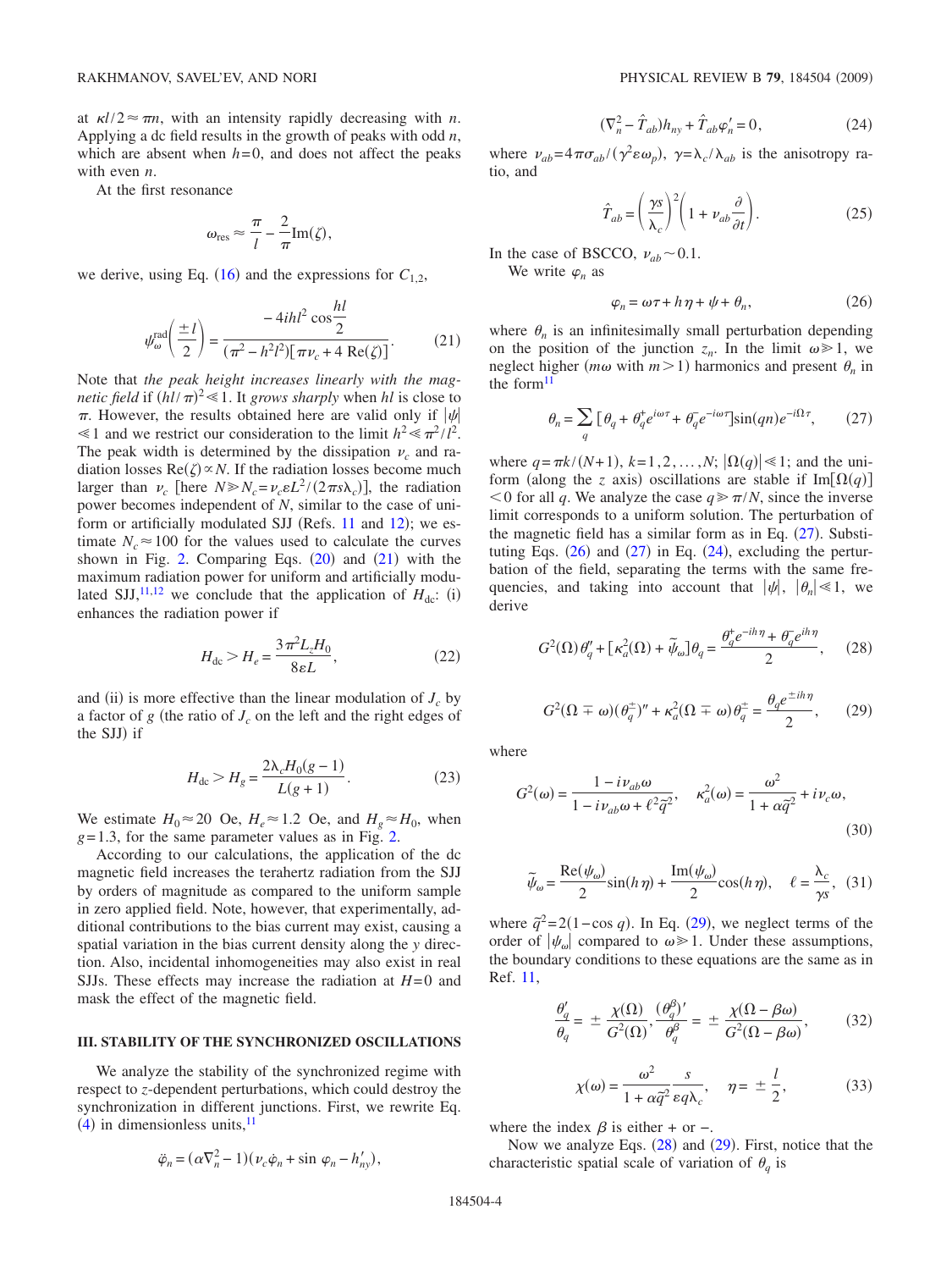RESONANT ELECTROMAGNETIC EMISSION FROM... PHYSICAL REVIEW B 79, 184504 (2009)

$$
\frac{1}{|\Omega G(\Omega)|} \approx \frac{\sqrt{1+\ell^2 \tilde{q}^2}}{|\Omega|} \gg l,
$$

as it follows from Eq.  $(28)$  $(28)$  $(28)$ . Thus, this scale is much larger than the sample size. Thus,  $\theta_q(\eta)$  is almost constant and we can find solutions of Eq.  $(29)$  $(29)$  $(29)$  explicitly. For simplicity, we neglect  $\Omega \leq 1$  compared to  $\omega \geq 1$  in Eqs. ([29](#page-3-4)) and ([32](#page-3-6)). We rewrite Eq.  $(29)$  $(29)$  $(29)$  in the form

$$
(\theta_q^{\prime})'' + k^2(\omega)\theta_q^{\prime} = \frac{\theta_q e^{-ih\eta}}{2G^2(\omega)},
$$
\n(34)

where

$$
k(\omega) = \kappa_{\alpha}(\omega) / G(\omega).
$$

We can estimate  $|k| \approx \sqrt{1 + \ell^2 \tilde{q}^2} \omega \ge 1$ . We consider here the field range of the order of  $hl \sim \pi/2 \sim 1$ . Then, in the limit  $k \geq h$ , we derive from the last equation  $\theta_q^-$  exp(*ih* $\eta$ )  $\approx \theta_q V(\eta)$ , where

$$
V = \frac{1}{2\kappa_{\alpha}^{2}(\omega)} \left\{ 1 - \frac{\chi(\omega)\cos k\eta}{G^{2}(\omega)\left[G(\omega)\kappa_{\alpha}(\omega)\sin\frac{kl}{2} + \chi(\omega)\cos\frac{kl}{2}\right]} \right\}.
$$

We derive a similar expression for  $\theta_q^+$ . Substituting these results in Eq.  $(28)$  $(28)$  $(28)$ , we have

$$
\theta''_q + \frac{\kappa_a^2(\Omega) + \tilde{\psi}_{\omega}(\eta) - \text{Re}[V(\eta)]}{G^2(\Omega)} \theta_q = 0.
$$
 (35)

<span id="page-4-0"></span>This equation can be solved considering the coordinate dependence of  $\theta_a$  as a small perturbation. Thus, integrating Eq.  $(35)$  $(35)$  $(35)$  with the boundary conditions [Eq.  $(32)$  $(32)$  $(32)$ ], we derive a dispersion relation for  $\Omega(q)$  in the form

$$
\frac{\Omega^2}{1 + \alpha \tilde{q}^2} + i\nu_c \Omega + W_1(\omega) + W_2(\omega) \approx \frac{\alpha \tilde{q}^2 \omega^2 - ah^2}{2\omega^4},
$$
 (36)

<span id="page-4-1"></span>where  $a \leq 1$ ,

$$
W_{1} = \frac{1}{l} \text{Im} \left[ C_{1} \frac{\sin \frac{(\kappa + h)l}{2}}{\kappa + h} + C_{2} \frac{\sin \frac{(\kappa - h)l}{2}}{\kappa - h} \right], \quad (37)
$$

$$
W_2 = \text{Re}\left\{\frac{\chi(\omega)}{l\kappa_\alpha^3(\omega)G(\omega)\left[\kappa_\alpha(\omega)G(\omega) + \chi(\omega)\text{cot}\left(\frac{kl}{2}\right)\right]}\right\},\tag{38}
$$

and we assume that  $N \ll \varepsilon \lambda_c / s \approx 5 \times 10^5$ . The obtained Eq. ([36](#page-4-1)) for  $\Omega$  allows us to write down the stability criterion for the synchronized Josephson oscillations explicitly. The condition Im[ $\Omega(q)$ ] < 0 is true if the free term of the quadratic equation Eq.  $(36)$  $(36)$  $(36)$  is negative. Thus, the oscillations in different junctions are synchronized if

$$
W_1(\omega, h) + W_2(\omega, \tilde{q}) < \frac{\alpha \tilde{q}^2 \omega^2 - ah^2}{2\omega^4} \tag{39}
$$

at any value of  $\tilde{q}$ .

<span id="page-4-2"></span>

FIG. 3. (Color online) (a) Function  $W_1(\omega)$  near the resonance:  $H_{\text{dc}} = 0$ ,  $N = 10^3$  (black dashed line),  $H_{\text{dc}} = 0.2H_0$ ,  $N = 10^3$  (blue solid line),  $H_{dc} = 0.5H_0$ ,  $N = 10^3$  (red line with circles),  $H_{dc}$  $=$ *H*<sub>0</sub>, *N*=4.5 $\times$ 10<sup>3</sup> (green line with triangles). Other parameters are the same as in Fig. [2.](#page-2-5) (b) Stability margins in the  $(N,h)$ -plane for  $l=0.25$  (blue line with circles) and  $l=0.4$  (red line with triangles). In the inset: schematics of the stable and unstable regions of the resonance peak.

If the term  $W_1 < 0$ , it stabilizes the uniform oscillations due to radiation coupling. The term  $W_2$  leads to instability due to the excitation of the Fiske resonance.<sup>11</sup> As in the case of zero magnetic field, we find that *both* dissipation and charge-neutrality-breaking stabilize the super-radiance regime. The magnetic field reduces slightly the effect of the charge-neutrality-breaking. However, according to our numerical estimates, the coefficient  $a$ , in Eq.  $(36)$  $(36)$  $(36)$ , is small.

The magnetic field does not practically affect  $W_2$ , but it significantly reduces the radiation coupling between junctions. Indeed, the value  $W_1$  changes its sign, becomes zero in the main approximation at the resonance point [see Fig.  $3(a)$  $3(a)$ , and stabilization due to radiation coupling can only occur due to the next-order terms with respect to  $\zeta$ . Thus, at sufficiently high magnetic fields and low number of junctions, the resonance radiation is stable at frequencies lower than the resonance frequency and it becomes unstable if  $\omega$  $> \omega_{\text{res}}$ ; see inset in Fig. [3](#page-4-2)(b). For lower fields and for a SJJ with a large number of junctions, the resonance peak is stable for both higher and lower frequencies.